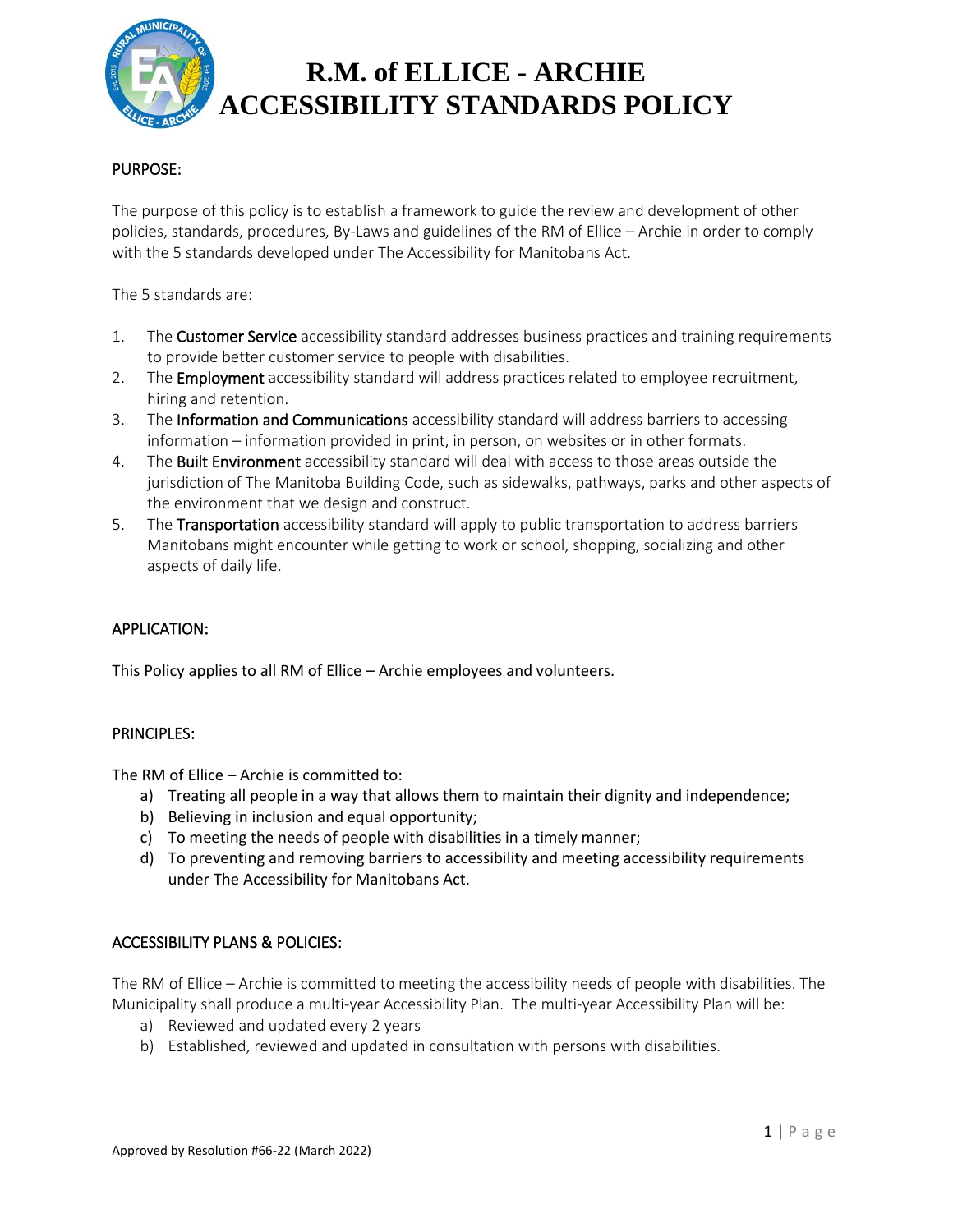

# **R.M. of ELLICE - ARCHIE ACCESSIBILITY STANDARDS POLICY**

If through public consultation, feedback, and our own accessibility action and planning process, it is determined that the Accessibility Plan needs revision, the RM of Ellice – Archie will update it to reflect these insights.

The RM of Ellice – Archie will establish an internal Administrative Accessibility Committee that meets regularly to review progress in meeting the requirements of The Accessibility of Manitobans Act and to monitor progress on implementing the Accessibility Plan and to determine that barrier-removal and barrier-prevention strategies are implemented effectively.

An annual status report on the progress of measures taken to implement the Accessibility plan will be prepared for Council. The Accessibility Plan and accompanying status report will be posted on the RM's website and provided in an accessible format upon request.

## CUSTOMER SERVICE STANDARD:

#### Guide Dogs, Service Animals:

If a person with a disability is accompanied by a licenced guide dog or other service animal, the RM will permit the person to enter the premises with the animal and keep it with him or her.

#### Disruption of Services:

If there is a temporary disruption in a particular Municipality facility or service used to allow a person with a disability to access services, the Municipality will give notice of the disruption to the public.

### Assistive Devices:

If a person with a disability requires assistive devices to access goods or services, they are allowed to use such devices.

### Accessibility Feedback:

The RM of Ellice – Archie has an accessible feedback process. Feedback on how services are delivered to people with disabilities shall be invited, forwarded to the appropriate personnel, responded to, documented and tracked. Feedback can be provided in multiple formats including in person, by mail, phone or email.

### Training:

All permanent RM employees will receive accessibility training. This training shall include:

- a) A review of the purpose of The Accessibility Act for Manitobans Act and the requirements of the Manitoba's Accessibility Standard for Customer Service;
- b) A review of the RM of Ellice Archie Accessibility Plan.

The training provided shall be appropriate to the duties of the employee. Training shall take place as soon as it is practical and upon completion, the Municipality shall keep a record of the training provided including the dates on which accessibility training took place.